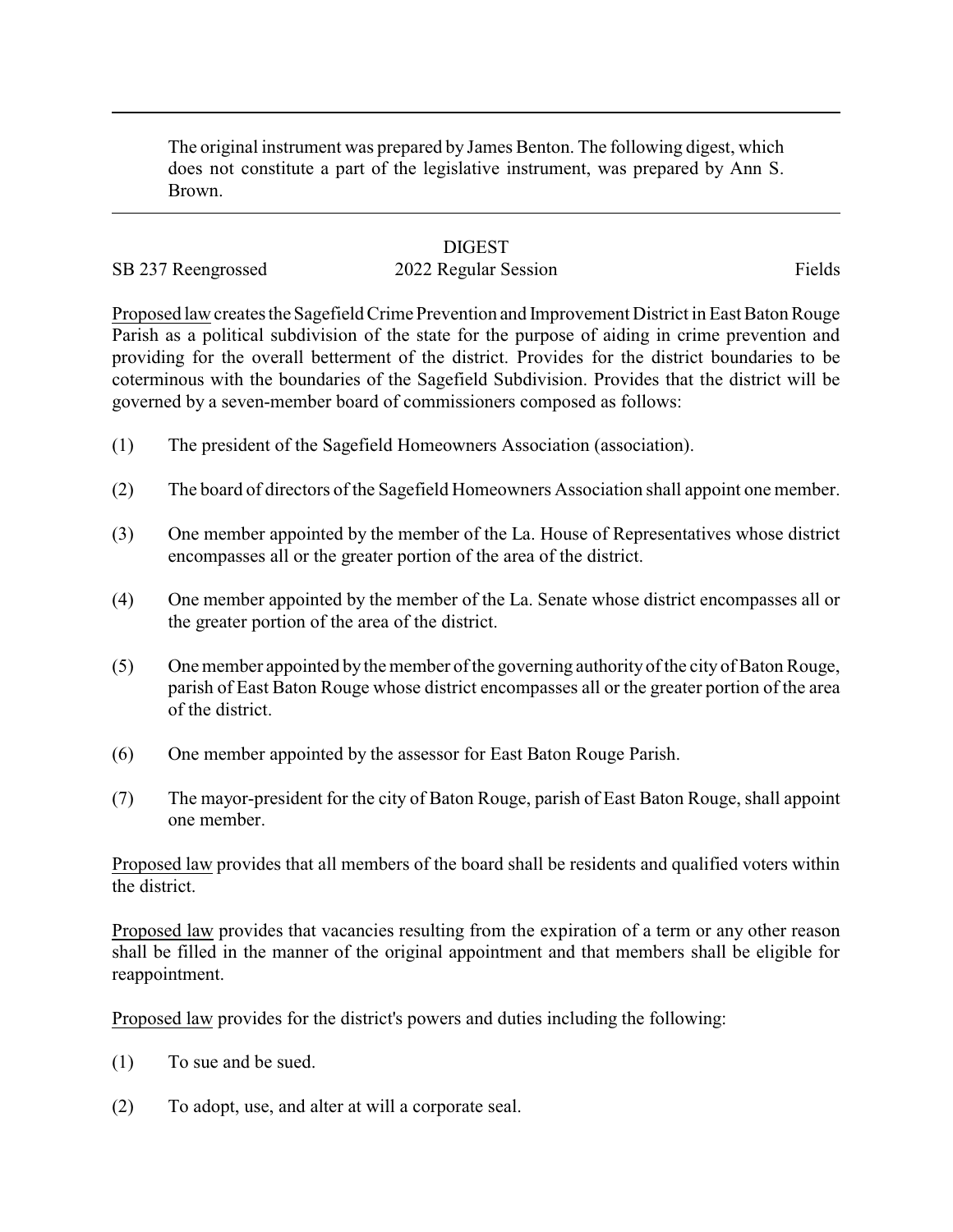- (3) To receive and expend funds from an authorized parcel fee and in accordance with an adopted budget.
- (4) To enter into contracts with individuals or entities, private or public.
- (5) To provide or enhance security patrols in the district and to provide for improved lighting, signage, or matters relating to the security of the district.
- (6) To purchase, lease, rent, or otherwise acquire items, supplies, and services necessary to achieve any purpose of the district.
- (7) To accept private grants and donations.
- (8) To procure and maintain liability insurance against any personal or legal liability of a board member.

Proposed law authorizes the district, subject to voter approval, to impose and collect a parcel fee on each improved and unimproved parcel within the district. Provides that the amount of the fee will be in a duly adopted resolution of the board and will not exceed \$300 per year.

Proposed law provides that the term of the fee expires at the time provided in the proposition authorizing the fee, not to exceed 10 years, but authorizes renewal of the fee for a term not to exceed 10 years, also subject to voter approval. Defines "parcel" as a lot, a subdivided portion of ground, an individual tract, or a "condominium parcel" as defined in present law.

Proposed law provides that the fee will be collected in the same manner and at the same time as ad valorem taxes and that any unpaid fee will be added to the parish tax rolls and enforced with the same authority and subject to the same penalties and procedures as unpaid ad valorem taxes. Requires the tax collector to remit to the district all amounts collected not more than 60 days after collection, and authorizes the district to enter into an agreement with the tax collector to authorize the retention of a collection fee, not to exceed 1% of the amount collected.

Proposed law requires the district's board to adopt an annual budget in accordance with the La. Local Government Budget Act and provides that the district will be subject to audit by the legislative auditor.

Proposed law provides that it is the purpose and intent of proposed law that the additional law enforcement personnel and their services provided for through the fees authorized by proposed law will be supplemental to, and not in lieu of, personnel and services provided in the district by publicly funded law enforcement agencies.

Proposed law provides that if the district ceases to exist, all district funds will be transmitted to the city-parish to be used for law enforcement purposes in the area which comprised the district.

Effective August 1, 2022.